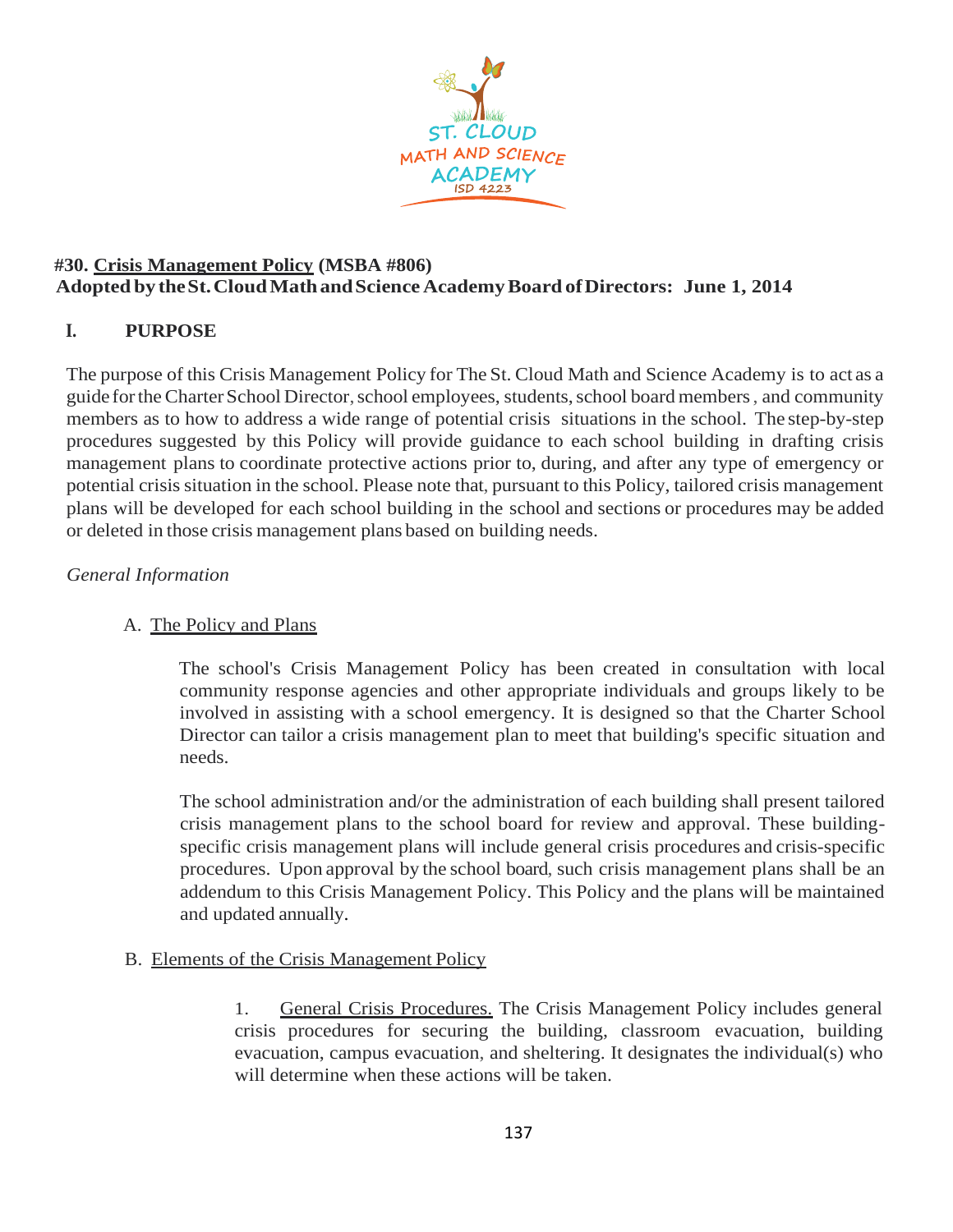- Lock-Down Procedures. Lock-down procedures will be used in situations that may result in harm to persons inside the school building, such as a shooting, hostage incident, intruder, trespassing, disturbance, or at the discretion of the Charter School Director or designee. The Charter School Director or designee will announce the lock-down over the public address system or other designated system. The alert will be made using a pre- selected code word. Provisions for emergency evacuation should be maintained even in the event of a lock-down. TheCharter School Director will submit lock-down procedures for each building as part of the building-specific crisis management plan.
- Evacuation Procedures. Classroom, building, and campus evacuations may be implemented at the discretion of the Charter School Director or designee. Each building's crisis management plan will include procedures for transporting students and staff a safe distance from harm to a designated safe area until released by the Charter School Director or designee, as appropriate. Safe areas may change depending on the emergency.
- Sheltering Procedures. Sheltering provides refuge for students, staff, and visitors within the school building during an emergency. Shelters are safe areas that maximize the safety of inhabitants. Safe areas may change depending on the emergency. The Charter School Director or designee will announce the need for sheltering over the public address system or other designated system. Each Charter School Director will submit sheltering procedures for a building as part of the building-specific crisis management plan.
- 2. Crisis-Specific Procedures. The Crisis Management Policy includes crisis- specific procedures for potential crisis situations that may occur during the school day or at school-sponsored events and functions. These school-wide procedures are designed so that the Charter School Director can tailor response procedures when creating building-specific crisis management plans.
- 3. Additional Procedures. The school administration will present recommended early school closure, media and grief counseling procedures to the school board for review and approval. Upon approval, such procedures will be an addendum to this policy.

• Early School Closure Procedures. The Charter School Director will make decisions about closing the school. The Charter School Director will make such decisions as early in the day as possible. The early school closure procedures will describe potential reasons for early school closure (weather- related or a crisis situation), will specify how the decision will be communicated to staff, students, families and the school community (including means such as broadcast media, local authorities, or a phone tree), and will discuss factors to be considered in closing and reopening a school or school building. The early school closure procedures also will include a process for reminding parents and guardians to listen to designated radio and TV stations for school closing announcements, where possible.

■ Media Procedures. The Charter School Director has the authority and discretion for notifying parents and guardians and the school community in the event of a crisis or early school closure.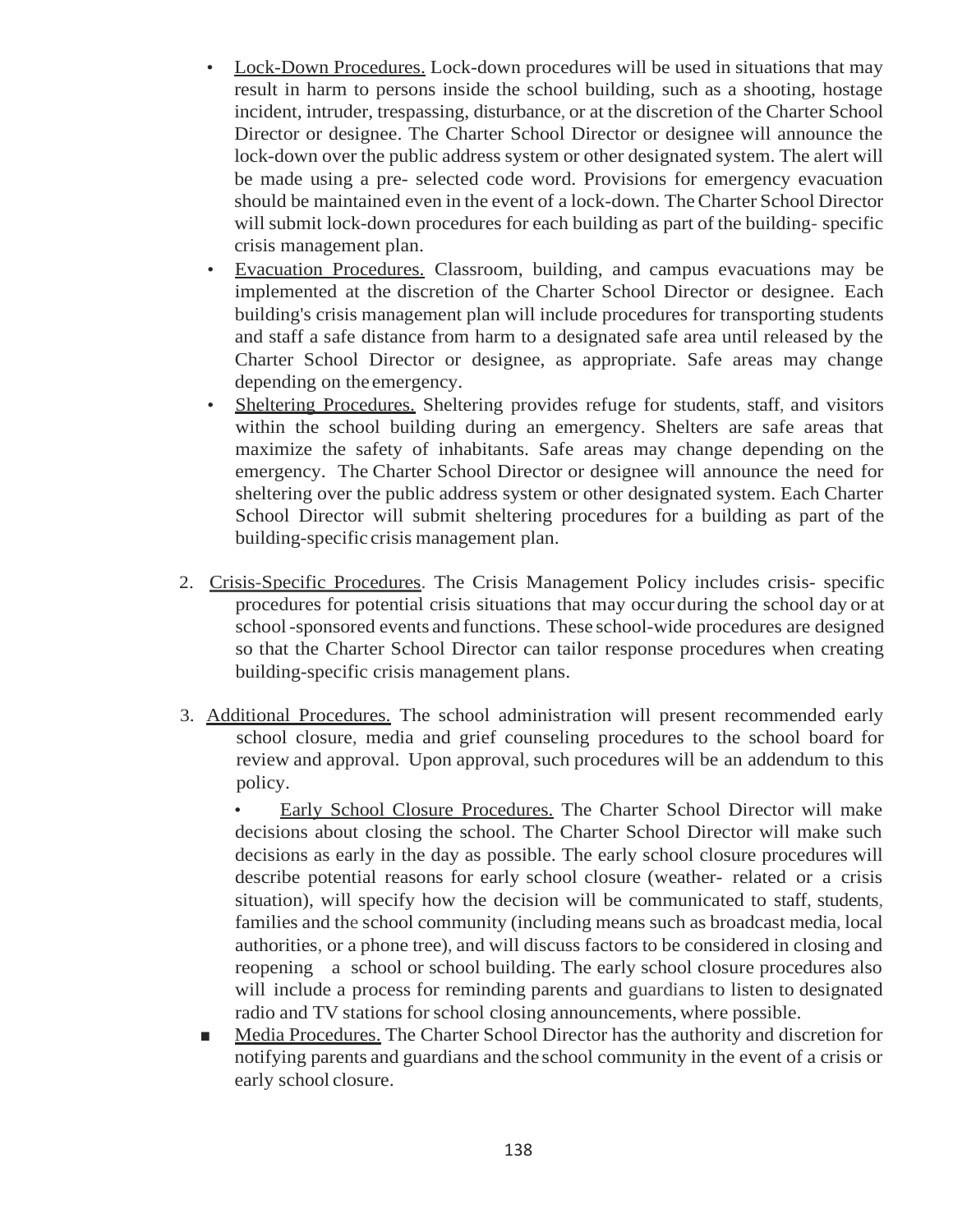- Grief-Counseling Procedures. The recommended grief counseling procedures will provide for initiating a grief-counseling plan utilizing available resources such as the school psychologist, counselor, community grief counselors, or others in the community. The grief-counseling procedures will be used whenever determined by the Charter School Director/Academic Director to be necessary, such as after an assault, a hostage situation, shooting, or suicide. The grief-counseling procedures should include the following steps.
	- (1) Meet with school counseling staff to determine the level of intervention for students and staff (was the crisis on campus, were there student or staff witnesses, etc.).
	- (2) Designate specific rooms as private counselingareas.
	- (3) Escort siblings and close friends of the victim(s) and other highly stressed students and staff to counselors.
	- (4) Prohibit the media from questioning students orstaff.
	- (5) Follow-up with students and staff who receive counseling.
	- (6) Resume normal routines as soon as possible.

Upon approval, such grief counseling procedures will be an addendum to this policy.

- 4. Facility Diagrams and Site Plans. The school building will have a facility diagram and site plan showing at least the following: the location of primary and secondary evacuation routes, exits, designated safe areas inside and outside of the building, fire alarms, fire extinguishers, hoses and water spigots. The facility diagrams and site plans will be available in the office of the Charter School Director and in appropriate areas and will be kept on file in the schooloffice.
- 5. Emergency Telephone Numbers. The school will maintain a current list of emergency telephone numbers and the names and addresses of local and county personnel who are likely to be involved in resolving a crisis situation. The list will include numbers for agencies such as the police, fire, ambulance, hospital, the Poison Control Center, local, county, and state emergency management agencies, local public works department, local utility companies, the public health nurse, mental health/suicide hotlines, and the county welfare agency, so that they may be contacted as appropriate. A copy of the list for each building will be kept on file in the school office and will be updated annually.

### 6. Crisis Response Teams

■ Composition. The Charter School Director will select a crisis response team trained to respond in an emergency. All team members will be trained to carry out the building' s crisis management plan and have knowledge of procedures, evacuation routes, and safe areas. Team members must be willing to be actively involved with resolving crises and be available to assist when necessary. The School will maintain a current list of crisis response team members and update it annually. A copy of the list will be kept on file in the school office.